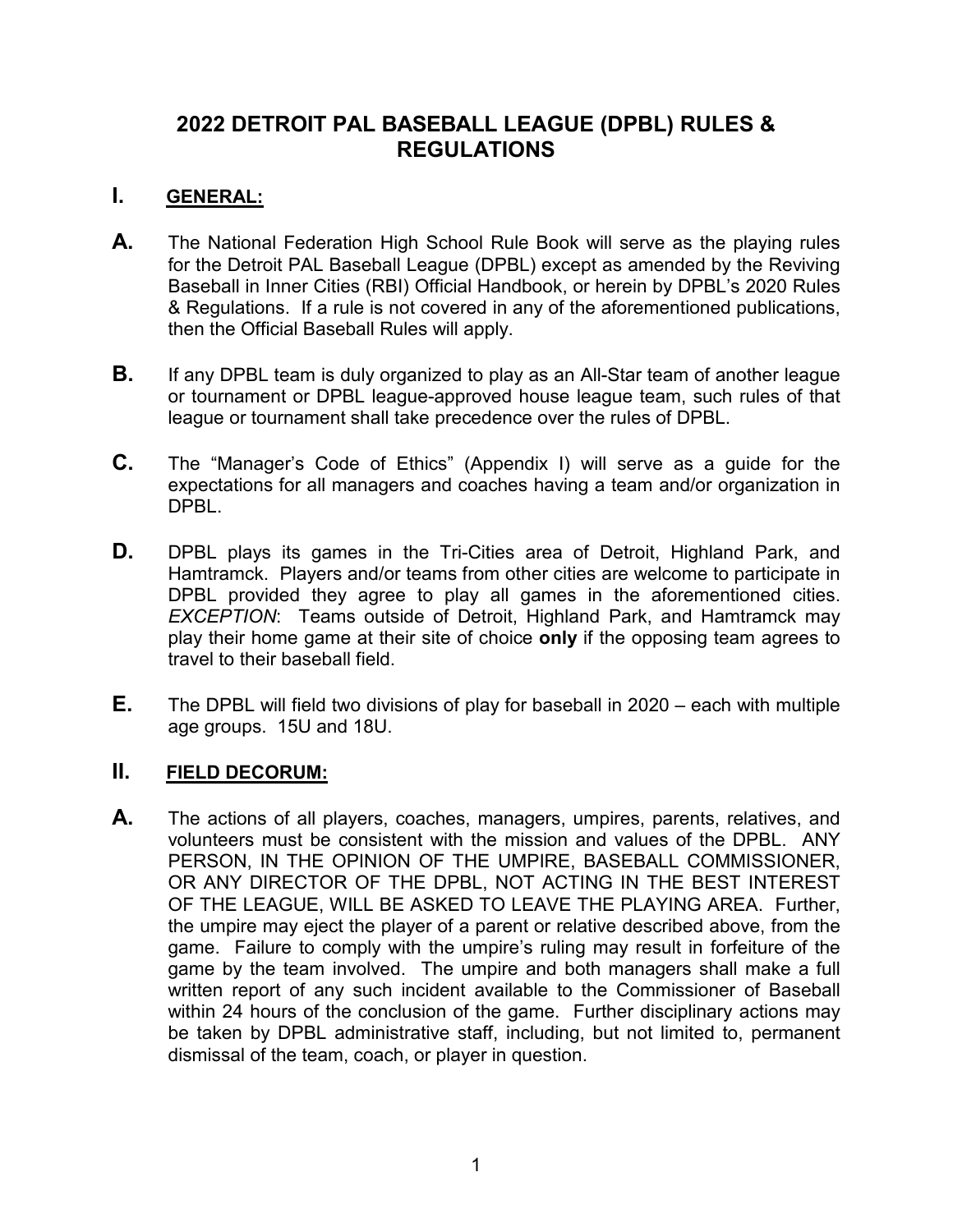- **B.** Any umpire not acting in the best interests of DPBL may, after review by the Commissioner of Baseball and the Umpire-in-Chief, be suspended from officiating for a period of time up to and including permanent suspension.
- **C.** The umpire shall report any player, coach, or manager ejected from a game to the Commissioner of Baseball. Any such ejection will automatically result in a suspension in the next regularly scheduled game.
- **D.** Only registered players, certified managers/coaches, and umpires are permitted within the confines of the playing field just prior to, and during the game. Except for the batter, the on-deck batter, base runners and base coaches, all other players must be on the bench and/or in the dugout while their team is at bat.
- **E.** Only managers, coaches, and players listed on their roster are allowed to coach the bases. EXCEPTION: In the absence of enough coaches to properly coach the bases in any given game, the manager or coach may appoint a substitute CERTIFIED coach for that game. The name of the substitute coach must be reported to the umpire prior to the game.
- **F.** A manager or coach may not leave the vicinity of the dugout except to confer with the umpire or one of his/her players, to serve as a base coach, or to assist with an injured player.
- **G.** Any player, coach, manager, or parent ejected from a game must leave the premises immediately. They may not remain in the bleachers, behind the backstop, and may not coach the bases. It is the umpire's discretion if the ejected party is far enough away from the field of play. The umpire has the right to call the game if the ejected party refuses to remove him/herself from the premises.
- **H.** Smoking and/or the use of tobacco products; alcoholic beverages; or illegal substances are prohibited at all games and practices. When playing at The Corner Ballpark, there is be no food on the field or in the dugout…this includes seeds of any kind. There is also no spitting on The Corner Ballpark Field.
- **I.** Gambling of any kind is prohibited.
- **J.** No swearing, taunting or ethnic slurs will be tolerated.
- **K.** No gang signs, slogans or paraphernalia will be tolerated.
- **L.** No jewelry is to be worn during games, with the exception of medical I.D. bracelets. This includes rubber bands and "starter" earrings. If a player is wearing jewelry during the game **AND** the umpire has gone over this during ground rules, the player will be ejected from the game. If the umpire did **NOT** go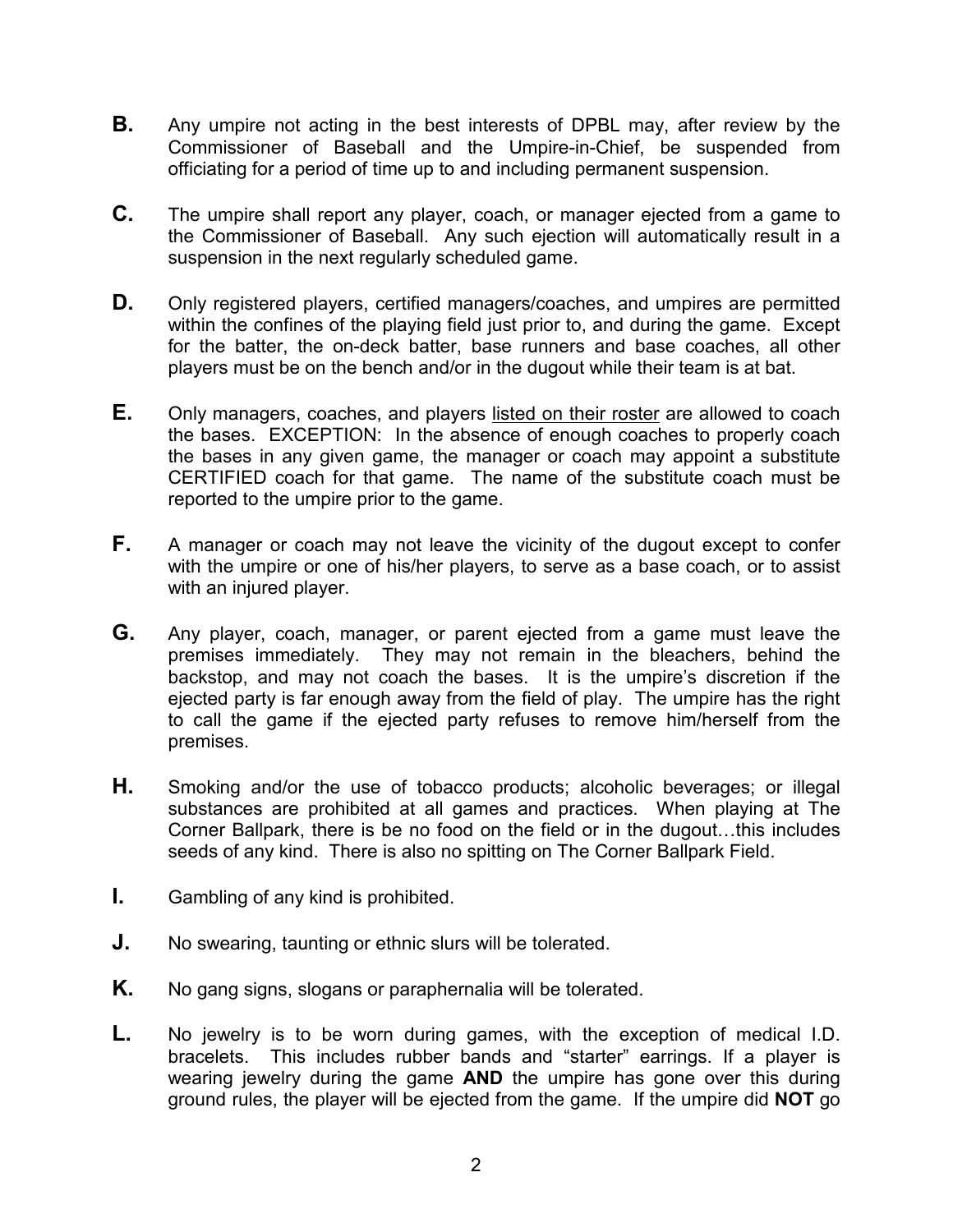over this during ground rules, the player must remove the jewelry at that point and any subsequent offense from **ANY** player will result in ejection.

- **M.** Players **deliberately** throwing helmets or bats will be ejected from the game. It is the sole discretion of the umpire if he/she believes the action was deliberate.
- **N.** On-deck batters must remain on their side of the dugout.
- **O.** Substantial emphasis will be placed on good sportsmanship. Teams cannot make any derogatory remarks or gestures to any official or member of the opposing team or attempt to distract them while making a defensive play, or while batting, by either talk or action. Umpires will have the right to eject anyone from the game not complying with these rules.
- **P.** No manager or coach shall abuse, verbally or physically, any player, spectator, opposing manager/coach, or umpire at any time. Violation may result in suspension or other disciplinary action.
- **Q.** Due to COVID-19, instead of shaking hands, all coaches and players will stand at their base line  $(1^{st}/3^{rd})$  and tip their cap to the opposing team upon the completion of each and every game. A coach or player that does adhere to end-of-game sportsmanship is subject to a one-game suspension. The second infraction will lead to a 3-game suspension. Any further infraction will result in dismissal from the DPBL.
- **R.** In the event that there are fewer umpires then games at a particular site on any given day, the umpire(s) present will call the game **that they were scheduled to officiate** unless authorized by the DPBL Commissioner to officiate an alternative game. In addition, if two umpires are scheduled to call a single game and there is no umpire at another field, then one of the two umpires will go to the officialless diamond and call the game.

### **III. UNIFORMS AND EQUIPMENT:**

- **A.** All players **must** be in matching jersey and pants; otherwise they cannot play. Players should also have on matching hats and socks but can play without them.
- **B.** Players may not wear doo-rags during games. Players may not wear sweatbands around their neck.
- **C.** Metal cleats can be worn if a game is scheduled outside of The Corner Ballpark. Metal cleats are NOT allowed on the Corner Ballpark Field!
- **D.** Catchers are required to wear all protective equipment while catching (i.e. mask, helmet, throat guard, shin guards, chest protector, and protective cups). This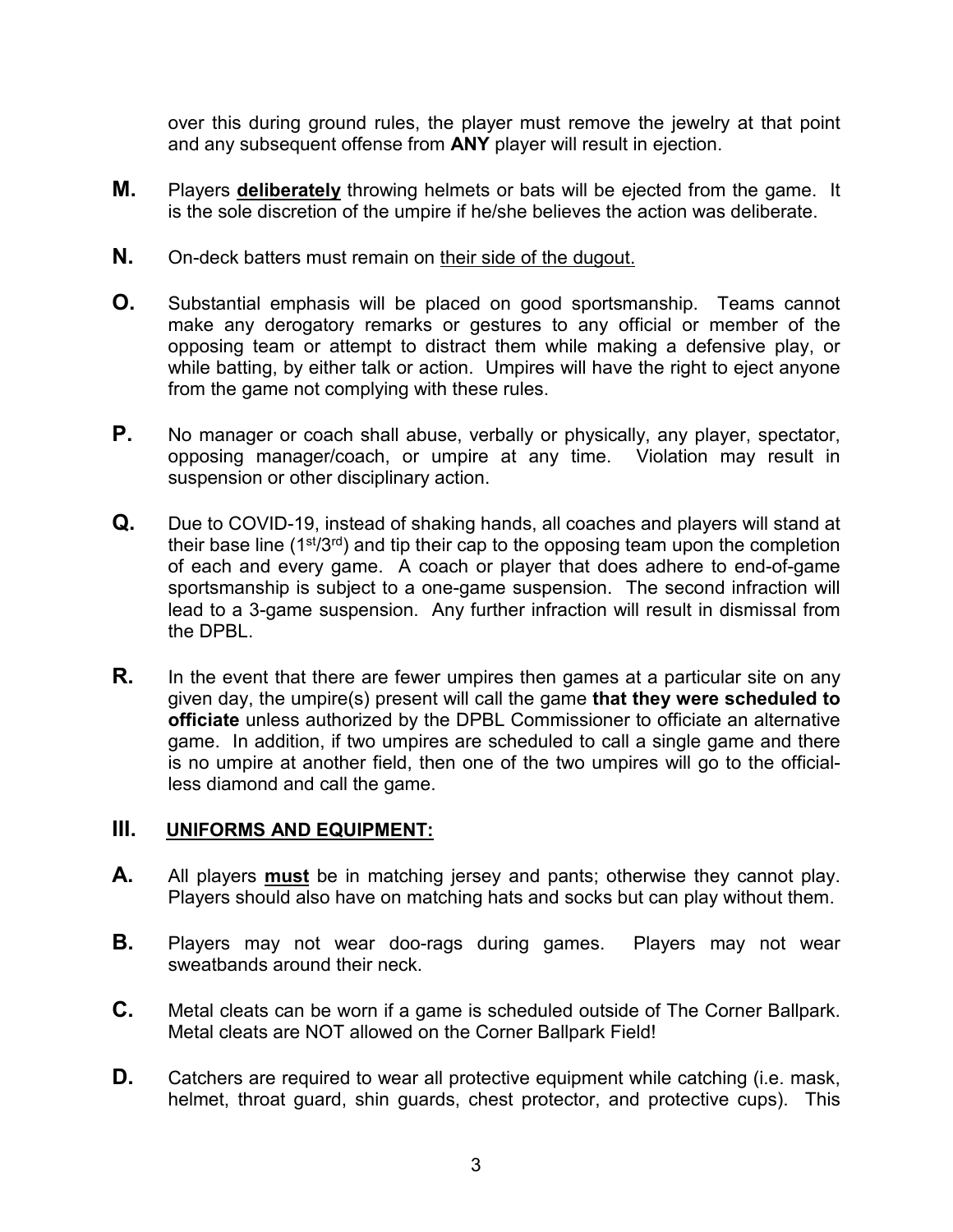rule also applies to all players designated to warm up the pitcher on or off the field.

- **E.** All batters, base runners, on-deck batters, and players who act as base coaches must wear batting helmets in accordance with National Federation High School Rules.
- **F.** The umpire shall not allow a player to enter the batter's box without a batting helmet.
- **G.** All players will have their jerseys tucked in at all times during the game.
- **H.** All male players are required to wear protective cups during games:
- **I.** The 2013 High School Rule covering the weight and length of bats will be enforced in DPBL (BBCOR) for 15U and 18U. Wood bats are allowed in DPBL.

### **IV. PITCHING:**

- **A.** For all divisions, see Divisional Rules beginning on page 10.
- **B.** Number of pitches thrown in a game declared no contest will be charged against the pitcher for the week.
- **C.** Violations of Rules IV A and B will result in a forfeiture of the game in which the infraction took place.
- **D.** Starting and relief pitchers out for their first appearance will be allowed a maximum of 8 (eight) practice pitches. At the beginning of each subsequent inning, a pitcher will be allowed a maximum of 5 (five) practice pitches.
- **E.** The balk rule shall be in effect in all divisions.
- **F.** The umpire has the right to remove a pitcher from the game (without ejection) if multiple batters are hit by a pitch.

### **V. RUNNERS**

#### **A. Courtesy Rule**

- **1.** When there are two outs, there will be a mandatory courtesy rule in effect for the catcher as soon as he/she reaches base.
- **2.** Any player who is not currently participating in the game, whether he/she has previously participated in the game or not, is eligible to serve as a courtesy runner for the catcher. EXCEPTION: If all players are currently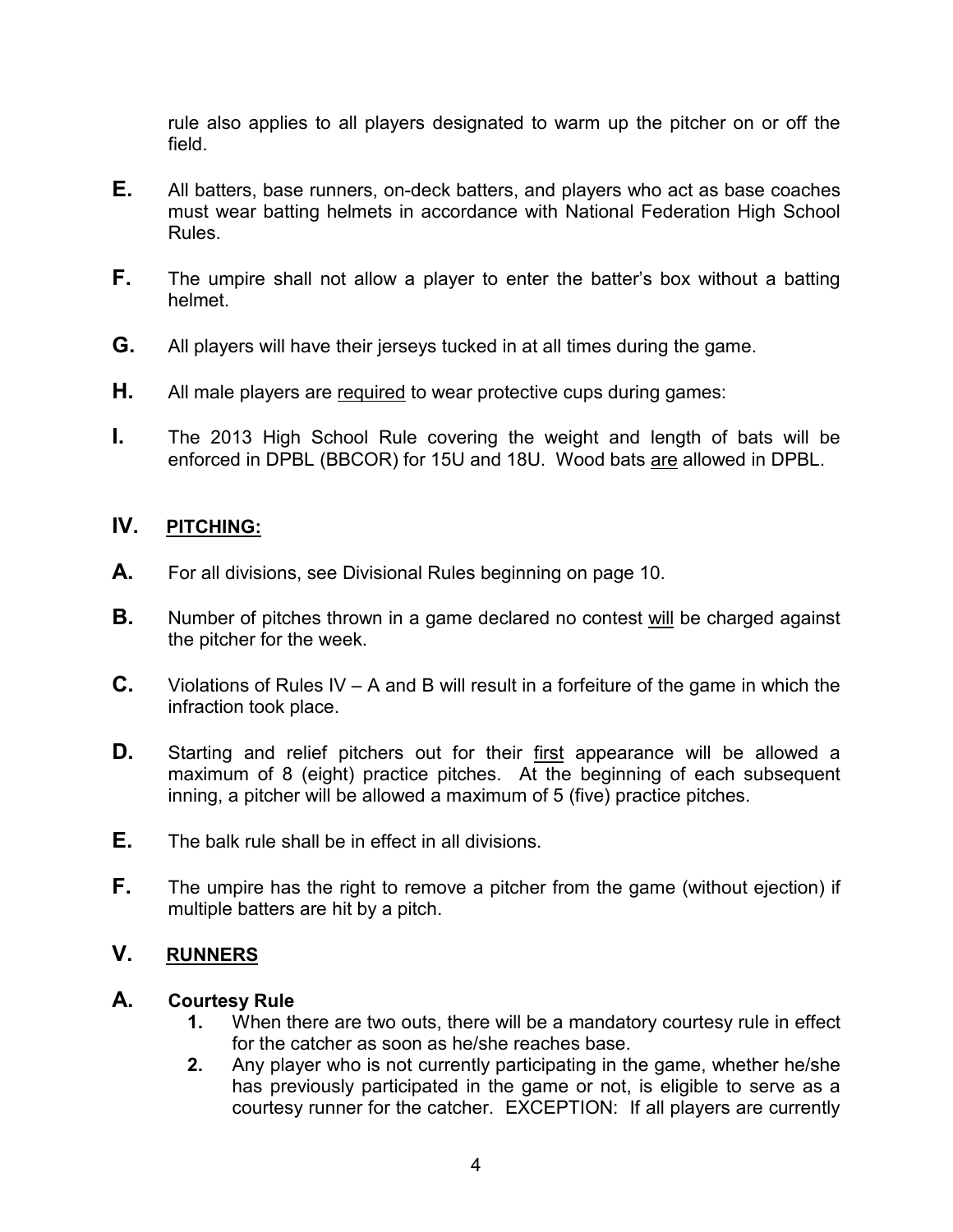participating in the game, the player who made the last out will act as the courtesy runner.

- **3.** A player may not run as a courtesy runner for the catcher and then be used as a runner or batter for another player in that inning.
- **4.** A coach may use a VOLUNTARY courtesy runner for the catcher with zero or one out.
- **B.** Any time a defensive player has the ball in their possession; the runner must slide or give themselves up. A base runner deliberately running into a defensive player, including the catcher will be ejected from the game. It is the umpire's discretion whether he/she felt the collision is malicious.

### **VI. PLAYING MINIMUMS:**

**A.** Player participation is at the sole discretion of the head coach.

# **VII. STANDINGS, SCHEDULES, AND POST-SEASON PLAY:**

- **A.** Team standings will be determined by total points. During the regular season, 2 (two) points will be awarded for each win and 1 (one) point for each tie. The team with the highest total points will be the first place team; the team with the second highest total points will be the second place team, etc. in the event of a tie between any positions, the tie will be decided in the following manner:
	- **1.** Record against each other.
	- **2.** Total wins.
	- **3.** Runs scored head to head.
	- **4.** Coin flip
- **B.** Every effort will be made to grant all requests regarding days off needed by teams, so long as the request is put in at least one week before the schedule is completed. The schedule is typically completed and posted online on SSUP one week before the regular season begins.
- **C.** Once the master schedule is finalized, teams are required to play at the designated day and time as scheduled. A game can only be rescheduled if:
	- **1.** Both coaches agree to reschedule the game **AND**
	- **2.** The Baseball Commissioner is notified a minimum of 48 hours before the scheduled time.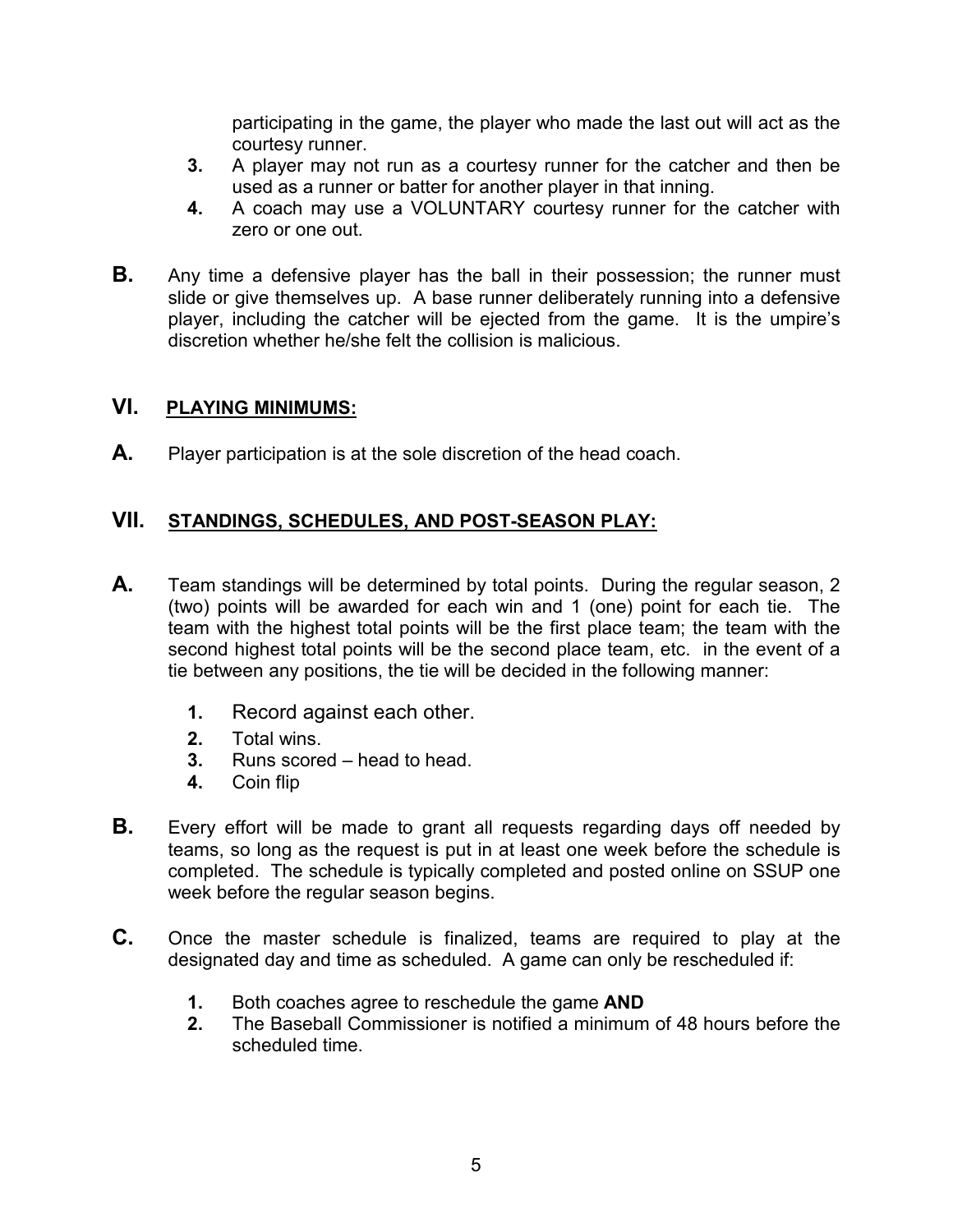If the criteria are not met, the game must be played at the scheduled day and time on the master schedule. One or both teams will forfeit if they do not show to the game.

- **D. All** DPBL playoff games are single elimination.
- **E.** The Baseball Commissioner reserves the right to drop any player, coach, or team from the league if:
	- **1.** Any team forfeits 2 (two) or more games.
	- **2.** Any head or assistant coach does not show ethical and moral conduct on and off the field (please see Appendix I and Section II of DPBL Rules & Regulations).
	- **3.** Any team is found to have used ineligible players whether knowingly or not.

### **VIII. PROTESTS:**

- **A.** The proper manner for a making a protest shall be: The manager or coach will inform the umpire that the game is being played under protest. THIS MUST BE DONE AT THE POINT THE ALLEGED VIOLATION OCCURS and the game situation must be logged in the protesting team's score book and signed by the umpire (example:  $3^{\text{rd}}$  inning, 1 out, runners on 1<sup>st</sup> and 2<sup>nd</sup> base, 2-1 count on 3<sup>rd</sup> hitter John Smith). After one pitch is thrown, the protest cannot be accepted. A written summary of the protest must be submitted to the Baseball Commissioner within 24 hours of the conclusion of the game.
- **B.** A \$100 deposit must accompany the written protest. The deposit will be returned only if the protest is upheld. If a protest is awarded, the game will be resumed from the point of protest.
- **C.** No protest shall be considered on a decision involving an umpire's judgment.
- **D.** In order to be a valid protest, the play under protest must have a direct effect on the outcome of the game.
- **E.** Protests made due to the use of an ineligible player may be considered only if made to the umpire before he/she leaves the field at the end of the game.

### **IX. FORFEITURES:**

**A.** There will be a 15-minute grace period from the scheduled start time before a forfeit is called.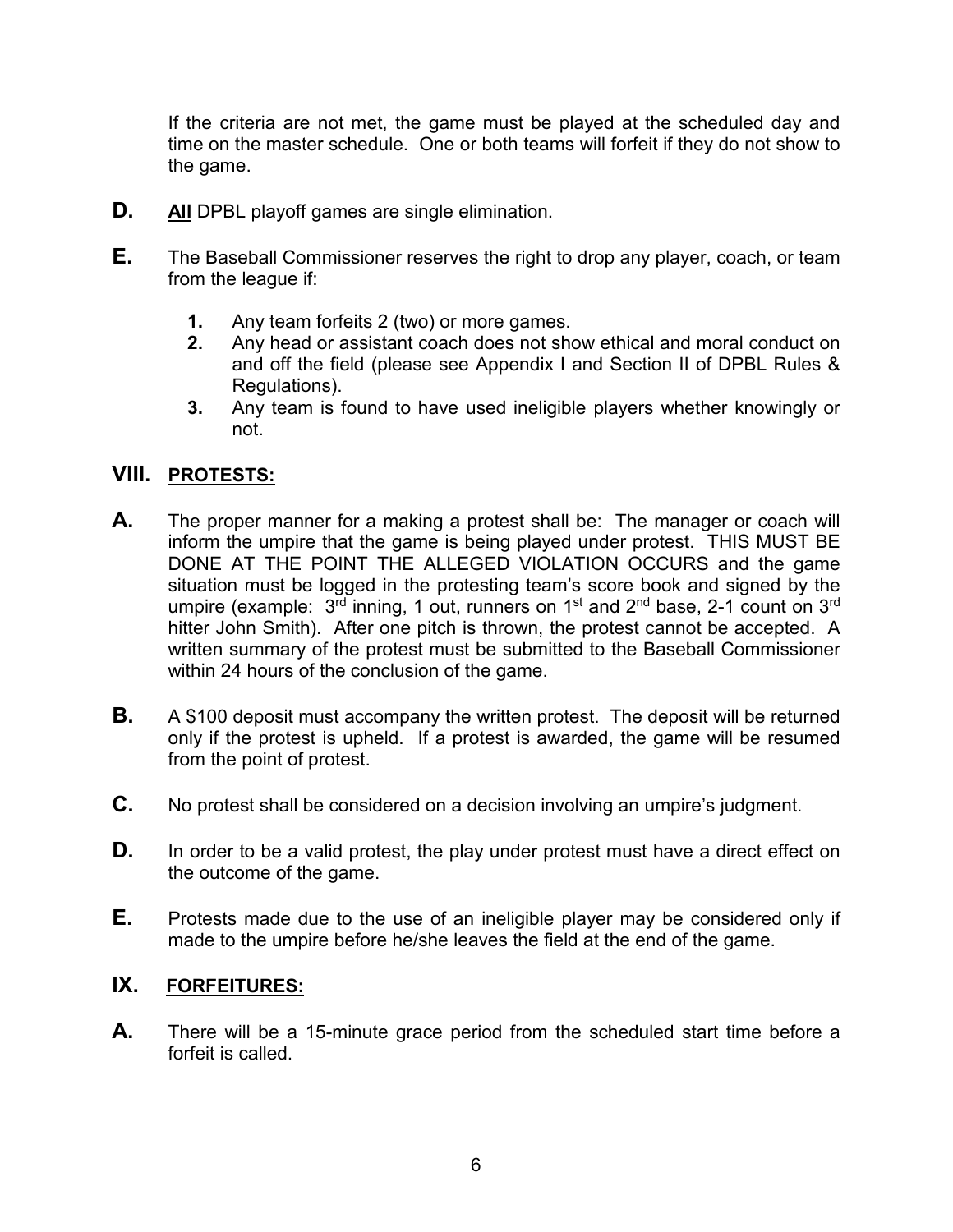- **B.** Each team must have a minimum of 8 (eight) players to start and finish a game. EXCEPTION: At the start of the game, the visiting team may take its first at-bat with less than 8 (eight) players. If 8 (eight) players are not present by the time all visiting team players have batted or by the time the visiting team must take the field, the game will be forfeited.
- **C.** If any game is started with 8 (eight) players, outs are awarded in the normal manner (with an out recorded in the ninth spot). If a ninth batter should subsequently report to the team, that player must be inserted into the lineup in the ninth position. In addition, if a game has begun and subsequently the roster of any team is reduced to 8 (eight) for any reason, an out will be called each time the removed player was to bat.
- **D.** No coach shall use a player who is ineligible. It is the coaches' responsibility to know the correct age of his/her players. If it is found that a team has been using an overage player, regardless of fault, the player will be expelled, and the team will forfeit all games in which the overage player previously played (See VII Section E).

# **X. ROSTERS:**

- **A.** Each team must pay registration fees set by DPBL for a minimum of 12 players and a maximum of 20 players. However, no more than 15 players can appear for any single game. A player must play in 2 games to be eligible for the playoffs. (NEW FOR 2020)
- **B.** No player may be added to the roster under any circumstances after July 20.
- **C.** A manager or coach has the right to recommend to the Baseball Commissioner that any player on his/her team be removed or suspended by presenting evidence of just cause.
- **D.** Every player from all teams must be registered on Sports Sign Up Play (SSUP) before they play in their first regular season game. The online registration must be filled out completely and shall include the player's name, address, phone number, birth date, age, and a parental agreement and waiver stating the child is physically able to play baseball. There is a COVID-19 clause this season. The registration form MUST be signed (online) by at least one parent (or by the player if he/she is 18 years of age). Also, a picture and a copy of the player's birth certificate must be uploaded onto SSUP for each player on a roster. If a player's eligibility comes into question, the original document, with official seal, may be requested and must be furnished. Finally, all registration fees must have been paid to DPBL prior to Opening Day. Scheduled games will be forfeited unless and until these rules are complied with.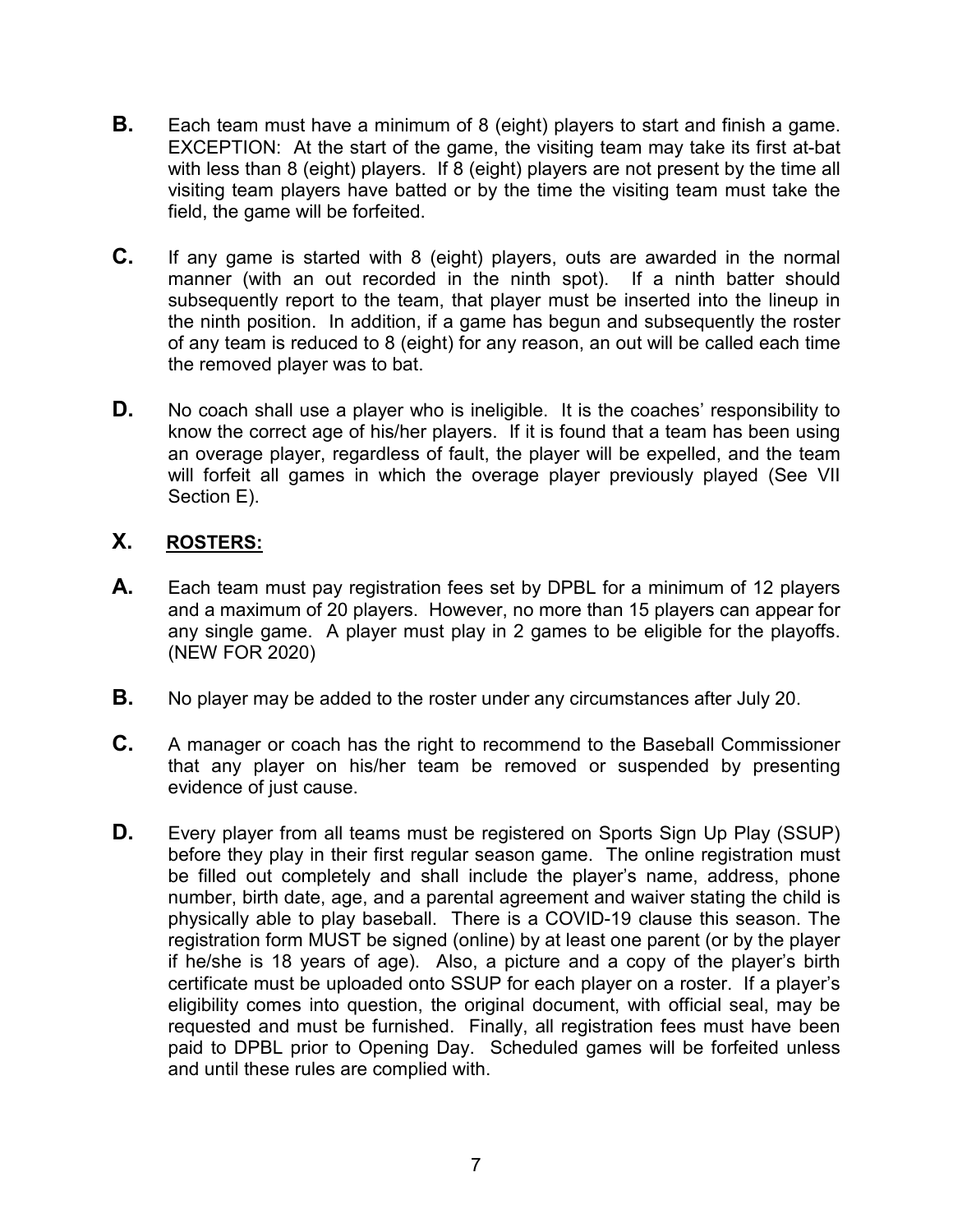- **E.** A player may elect to play in an upper division (e.g. a 15 year old may choose to play in the 18U division).
- **F.** No player can play in 2 (two) different divisions of DPBL or be on the same roster of 2 (two) teams in the same division. EXCEPTION: A player will be allowed to play on an All-Star team if age appropriate regardless what division he/she plays on during the regular season.

#### **XI. MISCELLANEOUS:**

- **A.** A decision will be made regarding rainouts no later than 2 (two) hours before a scheduled game by the Baseball Commissioner and/or the Umpire-in-Chief. E.g. if a 6:00 p.m. game is to be canceled due to weather conditions, a text or email will be left by 4:00 p.m. on SSUP. If there is no text or email sent by 4:00 p.m., then all players and coaches should report to their respective field. Every effort will be made to send an email out to all coaches 2 (two) hours before game time regarding weather conditions but a call should be made to Detroit PAL if an email cannot be sent out. Once at the field, only the umpire can make a decision whether or not to postpone a game due to weather conditions.
- **B.** The home team is responsible for keeping the official scorebook. However, scorekeepers from both teams should confer after each inning to make sure the score is correct. **Both teams are responsible for alerting the Baseball Commissioner of the score no later than 24 hours from the end of the**  game. The score should be e-mailed to [richardrezniktdp@gmail.com.](mailto:richardrezniktdp@gmail.com) You may also enter the score yourself on SSUP. If a coach does not have access to email, the score should be called in to 313-833-1600 x224. Failure to notify the Baseball Commissioner of the score within 24 hours may result in a loss for both teams.
- **C.** The home team is responsible for laying down the bases and making sure the field is in playable condition at fields other than The Corner Ballpark. Teams that have their own home field should lay down bases, chalk the field and cut the grass whether they are listed as the home or away team.
- **D.** Seven (7) innings shall constitute a game in both divisions.
- **E.** No inning shall start after 2 hours from the **scheduled** game time.
- **F.** If both teams are present but the umpire arrives late, the official game time begins when the **first pitch is thrown** (and then rule XI-E applies). If the umpire is there on time, but one or both teams arrive late (but before forfeit time), the official time begins at the **scheduled** start time (and then rule XI-E applies).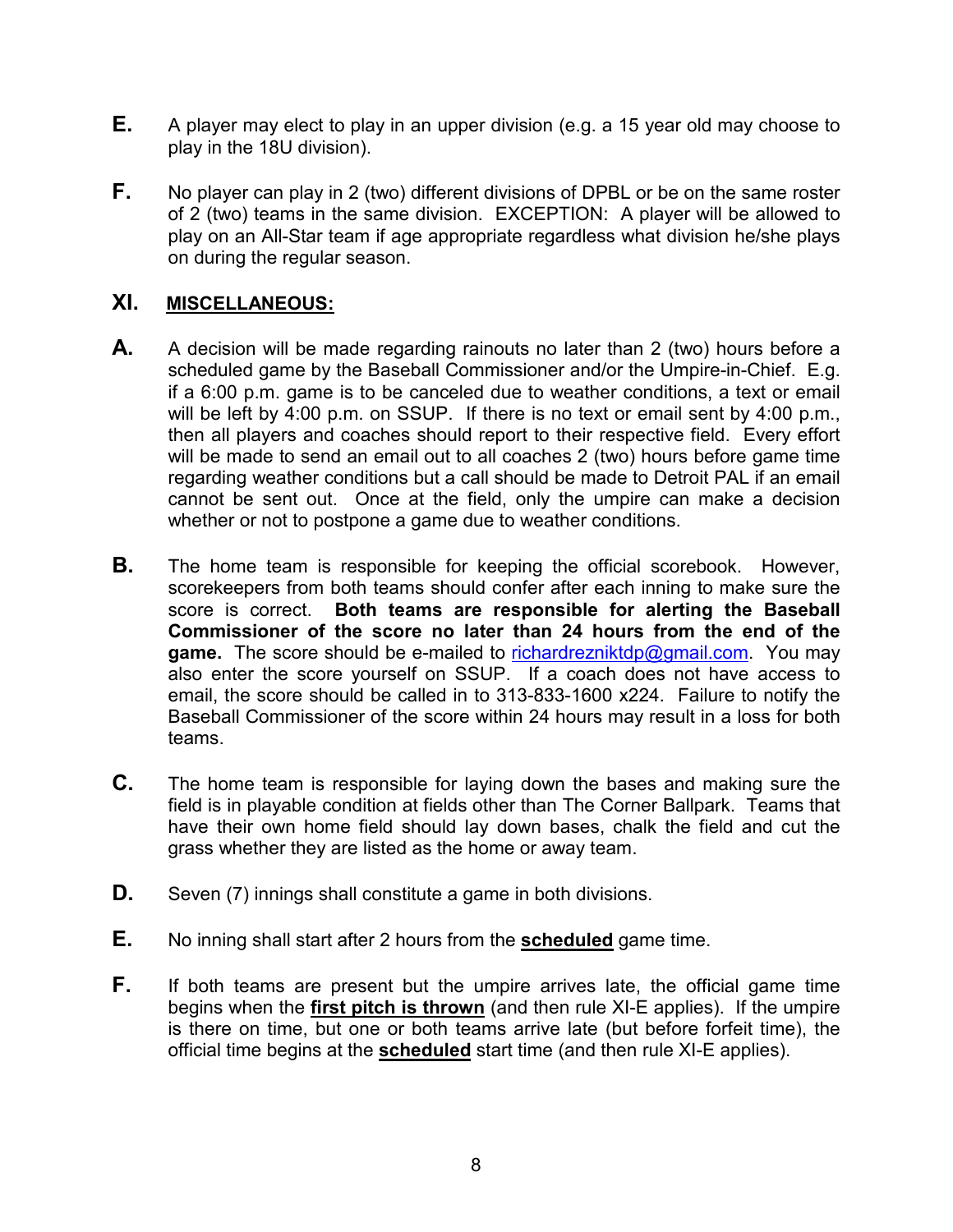- **G.** An abbreviated game shall be counted as official if 5 (five) innings have been played. A game with less than 5 (five) innings will continue from the point of suspension if called for any reason (rain, darkness, lightning, etc.). No game shall be started over from the beginning. However, a game will be counted as official if 4  $\frac{1}{2}$  innings are played and the home team is ahead.
- **H.** There shall be a mercy rule in effect if a team is ahead by 15 runs after 3 (three) innings or 10 runs after 5 (five) innings for **all** divisions.

#### **15U:**

- **1.** Players born on or after May 1, 2004 are eligible to play in 15U.
- **2.** The distance between the bases shall be 90 feet. The distance between the pitching rubber and the front of home plate shall be 60 feet 6 inches.
- **3.** The ball should be a Wilson 1010, Wilson 1060, Wilson 1074, Riddell 42213, Diamond D1-MVP or equivalent.
- **4.** Seven (7) innings shall constitute a game.
- **5.** Stealing Base stealing shall be permitted in accordance with High School rules.
- **6.** Pitching For the safety and well being of the players, no player may pitch more than a total of ten (10) innings within a period of two (2) consecutive days, **UNLESS:** he is pitching at a time when the game goes into extra innings; in which case he may continue to pitch until the conclusion of the game or until relieved. When a pitcher "appears" on two (2) consecutive days as a pitcher, he may not pitch on the third consecutive day. *Please note that the throwing of one pitch constitutes an appearance.*
- **7.** Re-Entry Any of the starting players may be withdrawn and re-entered one time, provided such player occupies the same batting position whenever in the lineup. A substitute who is withdrawn may not re-enter. The DH or EH is allowed.

#### **18U:**

- **1.** Players born on or after May 1, 2001 are eligible to play in the Connie Mack Baseball division.
- **2.** The distance between the bases shall be 90 feet. The distance between the pitching rubber and the front of home plate shall be 60 feet 6 inches.
- **3.** The ball should be a Wilson 1010, Wilson 1060, Wilson 1074, Riddell 42213, Diamond D1-MVP or equivalent.
- **4.** Seven (7) innings shall constitute a game.
- **5.** Stealing Base stealing shall be permitted in accordance with High School rules.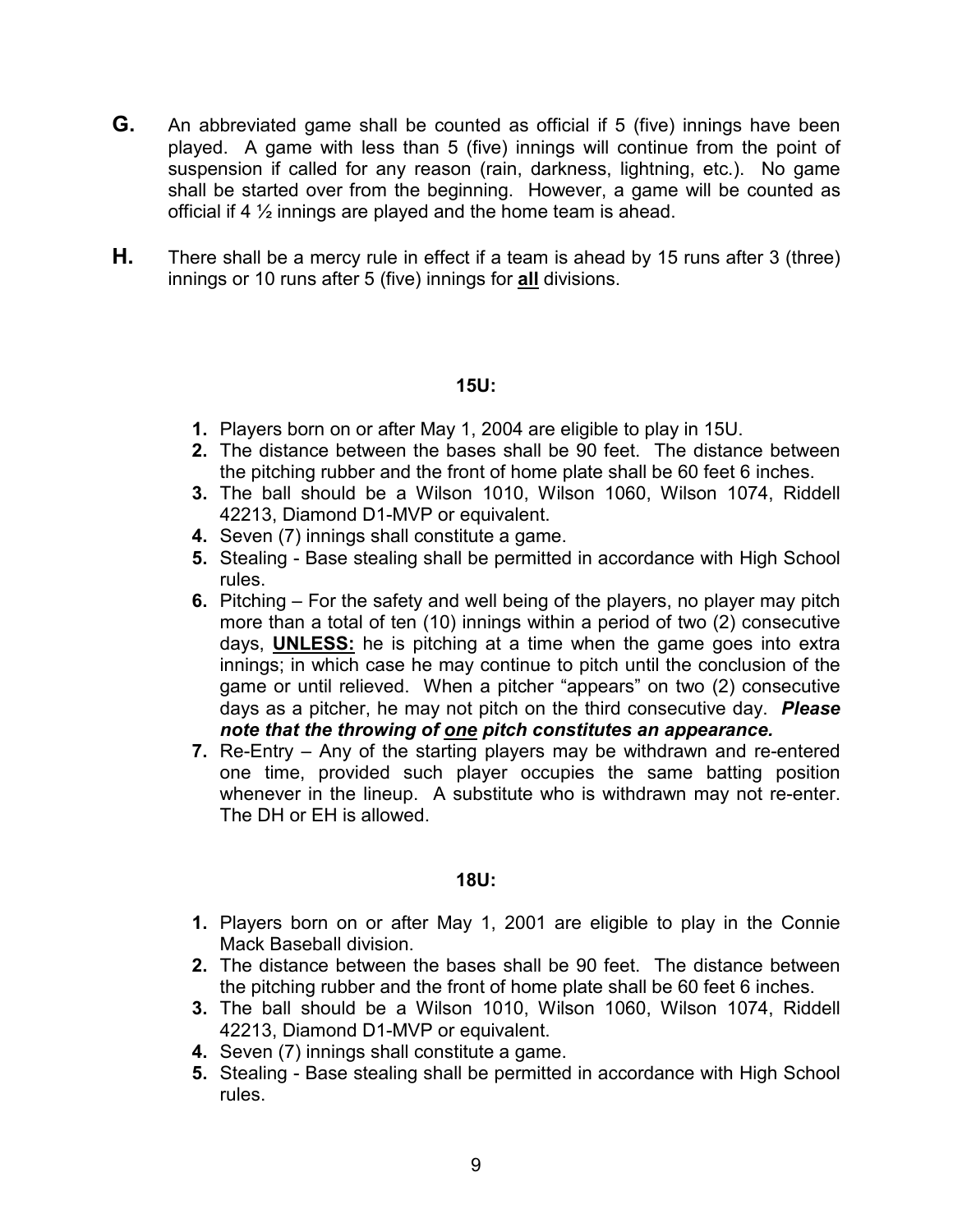- **6.** Pitching For the safety and well being of the players, no player may pitch more than a total of ten (10) innings within a period of two (2) consecutive days, **UNLESS:** he is pitching at a time when the game goes into extra innings; in which case he may continue to pitch until the conclusion of the game or until relieved. When a pitcher "appears" on two (2) consecutive days as a pitcher, he may not pitch on the third consecutive day. *Please note that the throwing of one pitch constitutes an appearance.*
- *7.* Re-Entry Any of the starting players may be withdrawn and re-entered one time, provided such player occupies the same batting position whenever in the lineup. A substitute who is withdrawn may not re-enter.
- *8.* The DH or EH is allowed.

# **2020 DETROIT PAL BASEBALL LEAGUE (DPBL) RESERVES THE RIGHT TO CHANGE, MODIFY, ADD, OR DELETE ANY RULES AND REGULATIONS AT ANY TIME.**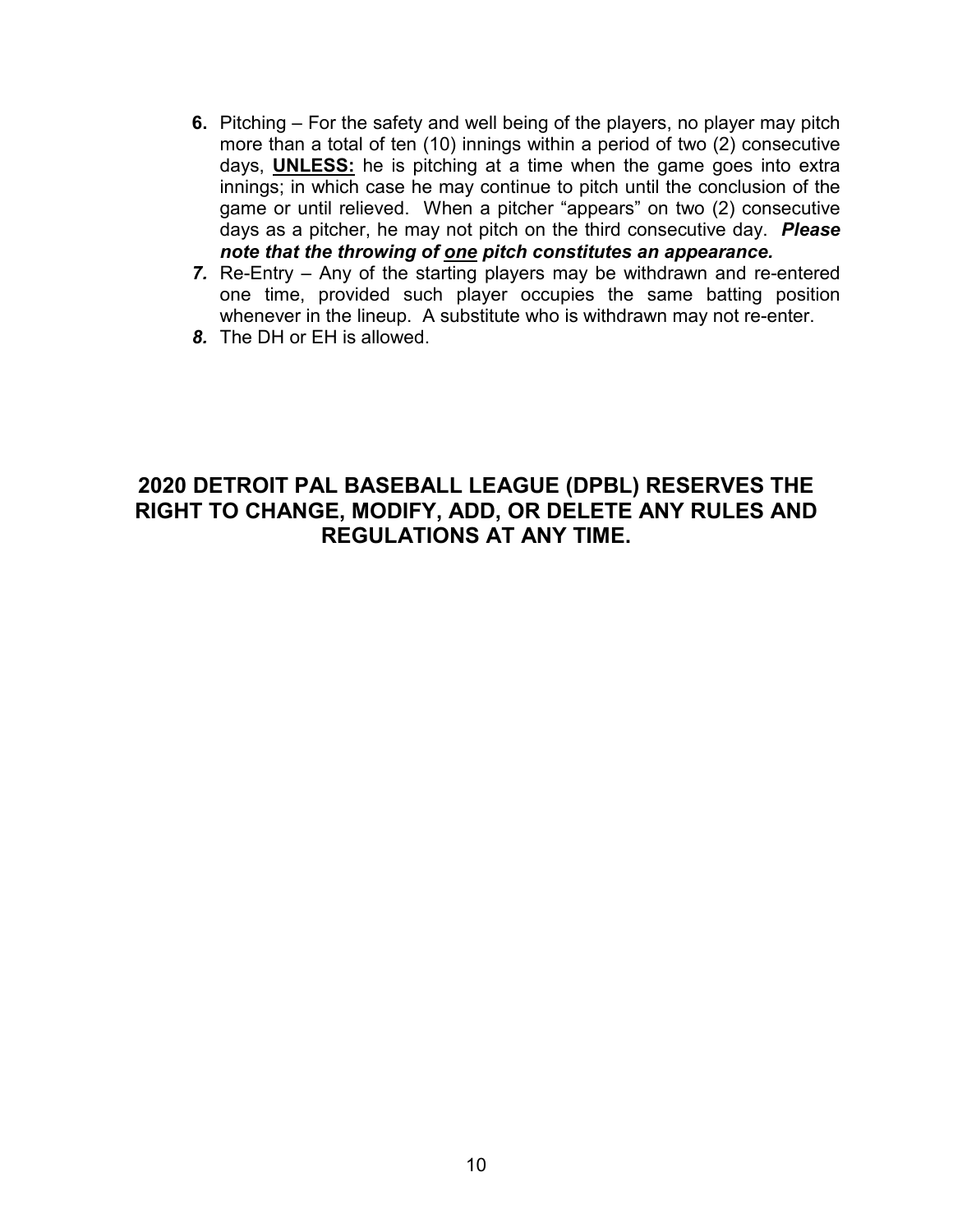## **APPENDIX I**

# **2020 DETROIT PAL BASEBALL LEAGUE (DPBL) COACHES CODE OF ETHICS**

DPBL expects adherence to the following code of ethics from all its coaches and managers. Since we play an important part in building a young person's character, it is imperative that we lead by example and follow a standard of ethics that is beyond reproach.

- $\triangleright$  Ethical and moral conduct on and off the field is expected from you and your entire coaching staff.
- $\triangleright$  Players already on a team should never be approached about changing teams during the season. After the season, the player's current coach should be notified that he/she is going to be asked to play on another team.
- $\triangleright$  Specific promises regarding such things as playing time, particular playing positions, travel tournaments, etc., should not be made unless they will be kept.
- $\triangleright$  A player's current coach should be asked before a player is invited to join another team for a tournament. During the season, if permission is not given, the player should not be approached.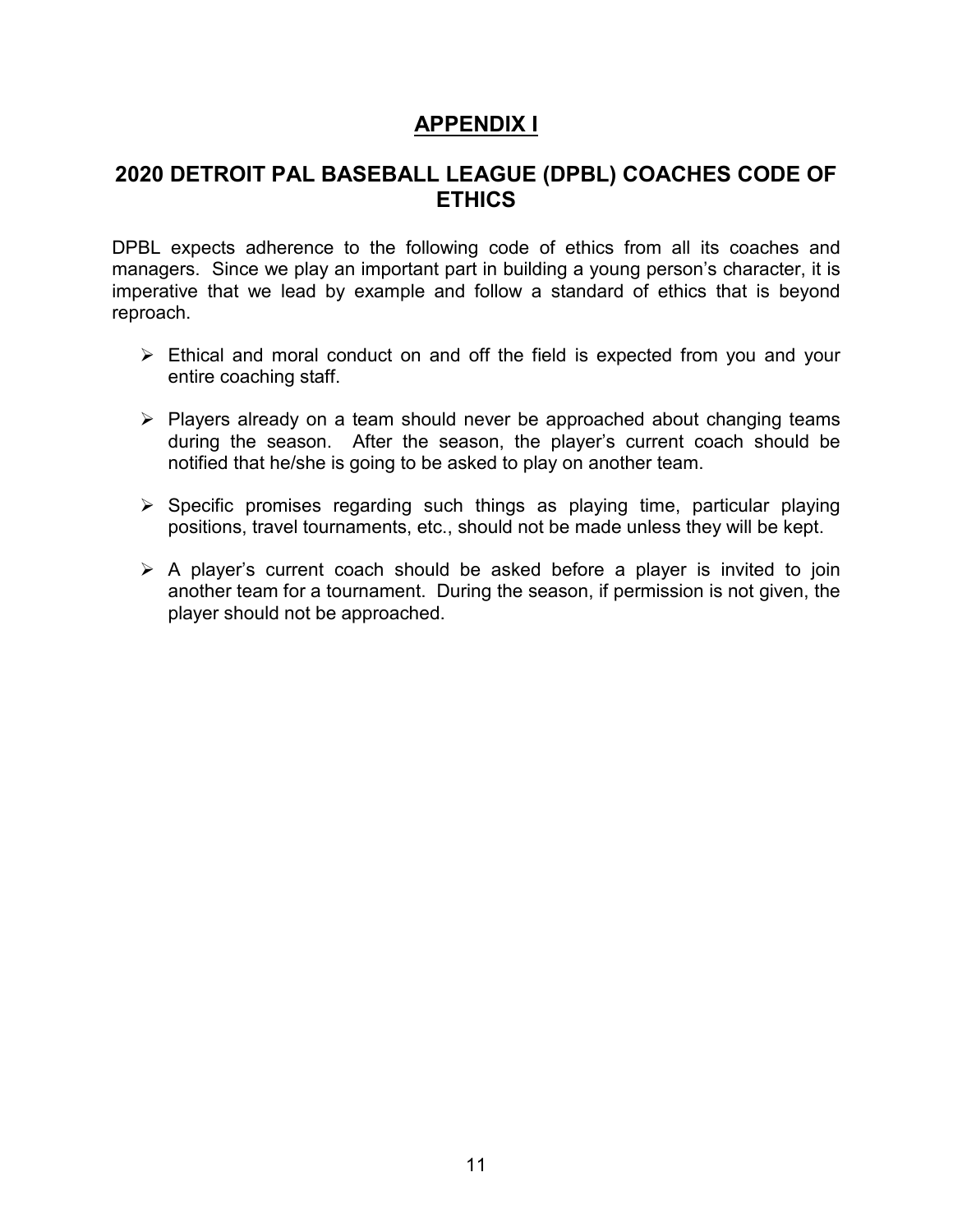# **APPENDIX II**

# **2020 DETROIT PAL BASEBALL LEAGUE (DPBL) COVID-19 PROTOCOL**

DPBL is looking for safe to play strategies to allow players to get back to playing baseball. We do not agree with changing the rules of the game, but small tweaks in behavior could get baseball going again safely. No matter if you agree or disagree with the seriousness of the virus or what your political affiliation is, the majority of baseball parents agree there is a way to get back to playing baseball safely. We believe with baseball being an outdoor non-contact sport, there is a very low chance of passing the virus…a lower chance than going to the store, restaurant, barber shop or other sectors of the economy that have re-opened.

We strongly encourage the following protocol:

- $\triangleright$  Having temperature checks at the gate with a head thermometer. Any player, coach, official or fan with a temperature of 100 or higher, will be turned away, no exceptions. Anyone experiencing symptoms (self-evaluation) should stay home.
- $\triangleright$  No seeds (mandatory at The Corner Ballpark), no gum (mandatory at The Corner Ballpark), no spitting (mandatory at The Corner Ballpark), sharing of equipment or community water bottles/jugs.
- $\triangleright$  Equipment should be kept 6 feet apart at all times.
- $\triangleright$  Players in the dugout should wear masks if they cannot maintain 6 feet of distance away from other players/coaches
- $\triangleright$  Parents must sit only with their families or people living in the same household. Other than that, there should be a minimum of 6 feet between fans.
- $\triangleright$  Coaches should emphasize to their players to not touch their face, not putting their hands on the fence, only elbow bumps (no handshakes or fist bumps), no putting hands "in the middle," or huddles, frequent hand washing and/or sanitizing, and proper hygiene.
- $\triangleright$  Coaches are permitted to sit on buckets outside the dugout to free up space.
- $\triangleright$  Players must bring their own water.
- $\triangleright$  Post-game handshakes are prohibited. For sportsmanship, after the game, teams should go out to their base line and tip their cap to the opposing team.
- $\triangleright$  Upon completion of the game, teams should clean the dugout thoroughly, throwing out any water bottles or other trash.